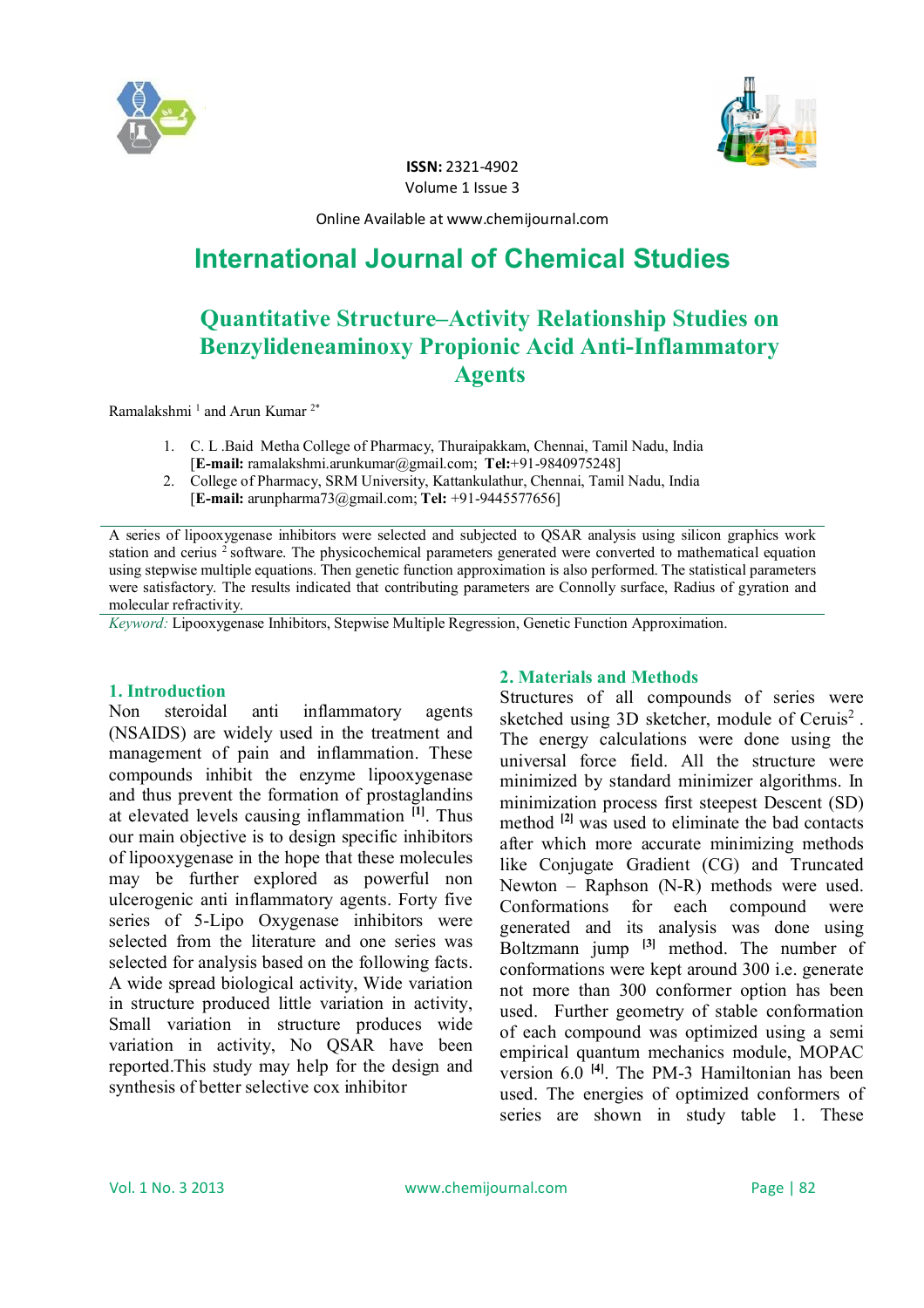conformers were used for calculating physico chemical parameters. Semi- em-pirical calculations were performed using more accurate method: MOPAC. The PM-3 Hamiltonian of MOPAC module has been used for calculating atomic charges and electon densities on various atoms. The Connolly Surface (solvent accessible area) of the lowest energy conformer of each molecule **[5]** was computed and viewed on SGIIRIS Indigo using the program  $Cerius<sup>2</sup>$ (Version 3.5). The other 2D and 3D parameters for all compounds were calculated by standard procedure given in  $\text{QSAR} + \text{module of Cerius}^2$ . The correlation between biological activity and physico – chemical parameters was found through stepwise multiple regression analysis, also called Stepwise predicted Activity **[6]**. The Genetic function Approximation GFA was also used later, for getting more improved QSAR equation. Biological activity of compounds is expressed in the reference as percent inhibition of carrageen paw edema (CPE) by oral route at doses 50 mg/kg of body weight . The reported biological activity has been shown in Table No.1. Firstly step wise multiple regression analysis was performed using all the parameters. The cut off point was given for F test and the parameters having higher F test than the cut off were selected and included in the equations. Then Genetic function approximation was performed.

## **3. Results and Discussion 3.1 Step Wise Regression: Equation 1:**

 $\widehat{BA}$  = -556.639 - .6023\*Connolly S + 60.4481 \* Rad of Gyration + 14.2995 \* MolRef + 27.0498\*LUMO – 55.9255\* HOMO PM<sup>3</sup> .

 $r^2 = 0.897$ , Cvr<sup>2</sup> = 0.806, n=20, F test = 24.379.

Since  $r^2$  value is low, to improve this the electronic parameters, LUMO and HOMO- PM<sup>3</sup> are deleted and following equation was generated.

#### **Equation 2:**

BA = 94.3712-2.50689\* Connolly + 27.8015 \* Rad of Gyration  $+ 6.96716*$  MolRef.

 $r^2 = 0.726$ , Cvr<sup>2</sup>= 0.562, n=20, F test = 14.125

This equation does not have any improved effect. Instead, the value of  $r^2$  is decreased. To improve this equation, along with thermodynamic parameter, the electronic parameter

Dipole –  $Y$  is included and following equation was obtained.

#### **Equation 3:**

 $BA = 74.2367 - 3.46101 * ConnollyS - 6.09089 * Dipole$  $Y +42.9096 * Rad of Gyration + 10.2111 * MolRef$ 

 $r^2 = 0.840$  CV  $r^2 = 0.699$ , n= 20, F test = 18.591

The electronic parameter Dipole-Y is replaced by the shape parameter, DIFFV and following equation was got.

#### **Equation 4:**

 $B\overline{A}$  = 660.058 – 5.0945 \* ConnollyS + 42.3599 \* Rad of Gyration +  $4.0539 * \text{MolRef} + 3.38212 * \text{DIFFV}$  $= 0.832$ , CV  $r^2 = 0.692$ , n= 20, F test = 18.591 The Parameter DIFFV is replaced by another shape parameter Vm and following equation was generated.

#### **Equation 5:**

 $BA = 124.533 - 5.0945 * ConnollyS + 42.3599 * Rad of$ Gyration+ 3.38212 \* Vm + 4.059 \* MolRef

 $r^2 = 0.832$ , CV  $r^2 = 0.692$ , n= 20, F test = 18.591

The conformational Parameter PMI-X is included along with Dipole- Y and NC-charge PM3 to get the following equation.

#### **Equation 6:**

 $BA = 112.037 - 375.666 * NC Charge PM3 - 6.52727*$ Connollys – 3.67641 \* Dipole –  $Y + 109.154$  \* Rad of Gyration + 2.7135. vm + 0.423562 \* PMI - X + 6.91401 \* MolRef.

 $r^2 = 0.952$ , CV  $r^2 = 0.0844$ , n= 20, F test = 34.142.

Then genetic function approximation (GFA) analysis was done to get the following two equations.

### **3.2 GFA Regression:**

#### **Equation 1:**

 $BA = 74.2367 + 3.46101 * ConnollyS + 10.2111 * MolRef$ +42.9096 \* Rad of Gyration – 6.09089 \* Dipole - Y  $r^2 = 0.840$ , CV  $r^2 = 0.699$ , n= 20, F test = 19.671

#### **Equation 2:**

 $BA = 118.778 - 0.22681 * HF PM3 - 5.55748 *ConnollyS$ + 11.722 \* Rad of Gyration + 11.8484 \* MolRef + 0.480296 \* PMI - X  $r^2 = 0.898$ , CV  $r^2 = 0.781$ , n= 20, F test = 24.694

**3.3 The Generated QSAR equationdepict** that Connolly surface and the thermodynamic parameter, Molecular Refractivity govern variations in biological activity. About 86 percent of biological activity is dominated by these two parameters. The dominant parameter, which is highly correlated with biological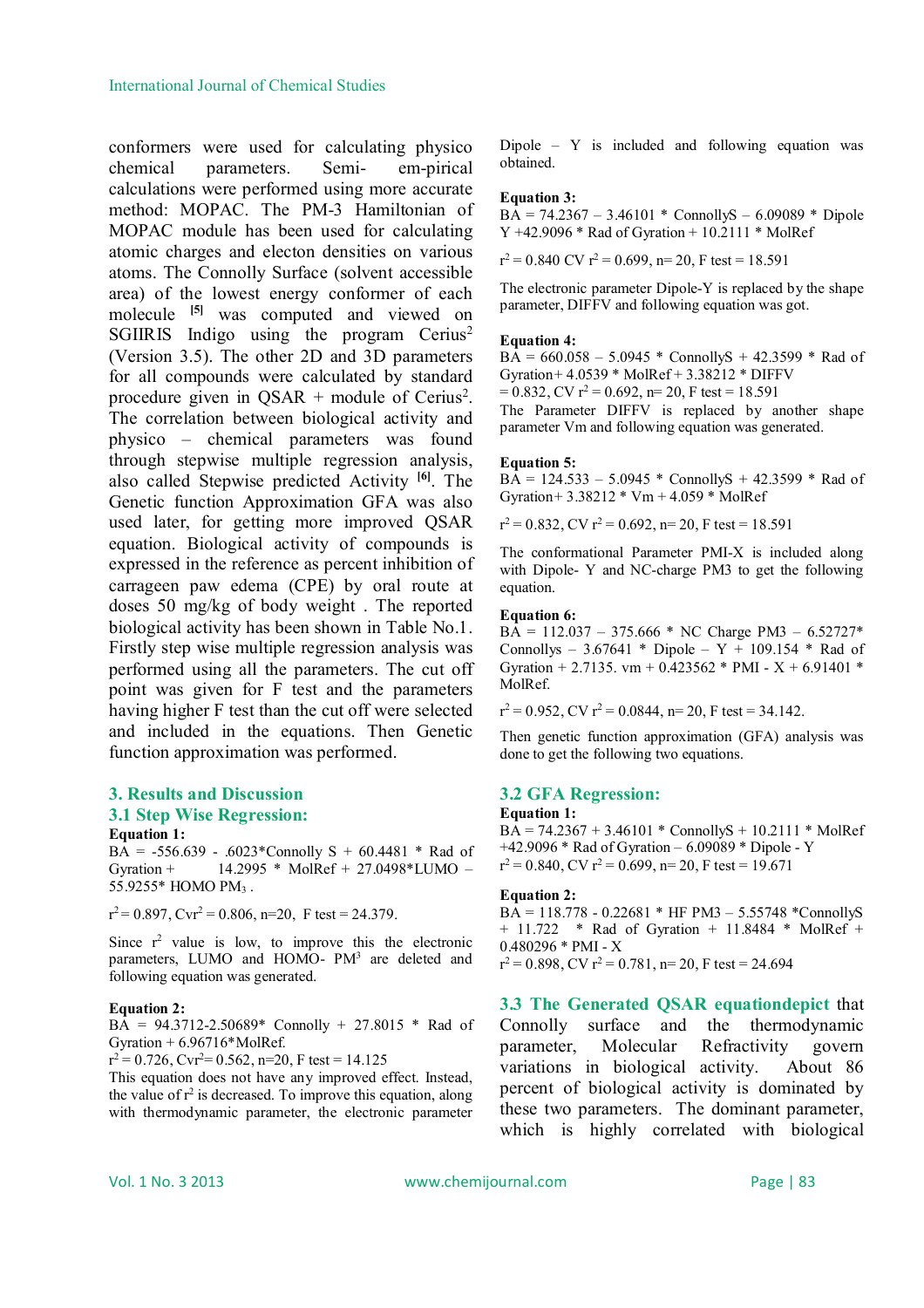activity, is Connolly surface. Equation (2) reveals 86 percent influence of Connolly surface, on the variations in biological activity. On analyzing this equation, it has been seen that increasing Connolly surface, will decrease the biological activity. On considering the series, the compound no 25 with least Connolly surface is the most active compound. Similarly equations  $(3),(4),(5)$  and GFA equations  $(1)$  and  $(2)$  show that biological activity increases with a decrease in Connolly surface. Connolly surface is the water accessible surface. These equations suggest that a decrease in Connolly surface is needed to exhibit better biological activity. The graphs 8,9 and 10 also depict that Connolly surface is the dominant parameter.

The Second dominant parameter is Molecular Refractivity. Molecular Refractivity is a measure of the polarizability (especially electronic polarizability) and steric bulk of a molecule. The equation (1) reveals that biological activity increases with an increase in Molecular Refractivity. This suggests that for these compounds an increase in steric bulk and polarizability is needed to exhibit better biological activity. Graphs 8,9 and 10 also show the importance of Molecular Refractivity on biological activity. The conformational descriptor, Radius of Gyration also governs the biological activity. Equation  $(3),(4)$  and  $(5)$ indicate that biological activity increases with increase in Radius of Gyration. Hence for these compounds there should be more Radius of Gyration.

The Electronic descriptor Diple –Y is also contributing for activity. It is a 3D electronic descriptor that indicates the strength and orientation behavior of a molecule in an electrostatic field. The equation(3) reveals that there is inverse relationship between Diole-Y and

biological activity i.e. an increase in Dipole-Y will decrease the biological activity. Its contribution towards activity is seen in graph 9. The equations suggest that for enhancing biological activity, there should be low Dipole-Y. The electronic parameters HOMO and LUMO also contribute to biological activity. According to equation (1) LUMO is contributing directly and HOMO is contributing inversely to biological activity. When these two parameters are deleted, the  $r^2$  value is decreased from 0.897 (equation  $(1)$ to  $0.726$  (equation(2)). This suggests that these parameters also contribute to biological activity. Principle of moment of inertia in-X direction also contributes to activity. An increase in PMI-X increases the biological activity. This is evident from equation(6) and GFA equation(2). Hence fro enhancing biological activity, there should be more PMI-X.

Among all the equations generated, equation (1), (3), (6) and GFA equation(2) are considered to be meaningful and statistically significant in terms of  $r^2$  and cross validated  $r^2$ . Equation (1) is having  $r^2$  value of 0.897. This shows that there is a good fit of data in the study table to QSAR model. The difference between  $r^2$  and cross validated  $r^2$  is only 0.09. This shows that this equation is having better predictability. Equation (3) is having value of 0.840 and cross validated  $r^2$ is 0.699. The difference of only 0.141 and this is also having better predictability. Equation (6) is having  $r^2$  value of 0.952 and cross validated  $r^2$  is 0.844. Even though the number of parameters contributing the equation is more, the  $r^2$  is more and so data is fitting well in QSAR model and the difference between  $r^2$  and cross-validated  $r^2$  is 0.112. So it is having better predictability. Hence this equation is also considered as best equation.





**Benzylideneaminoxy Propionic Acid**

Vol. 1 No. 3 2013 www.chemijournal.com Page | 84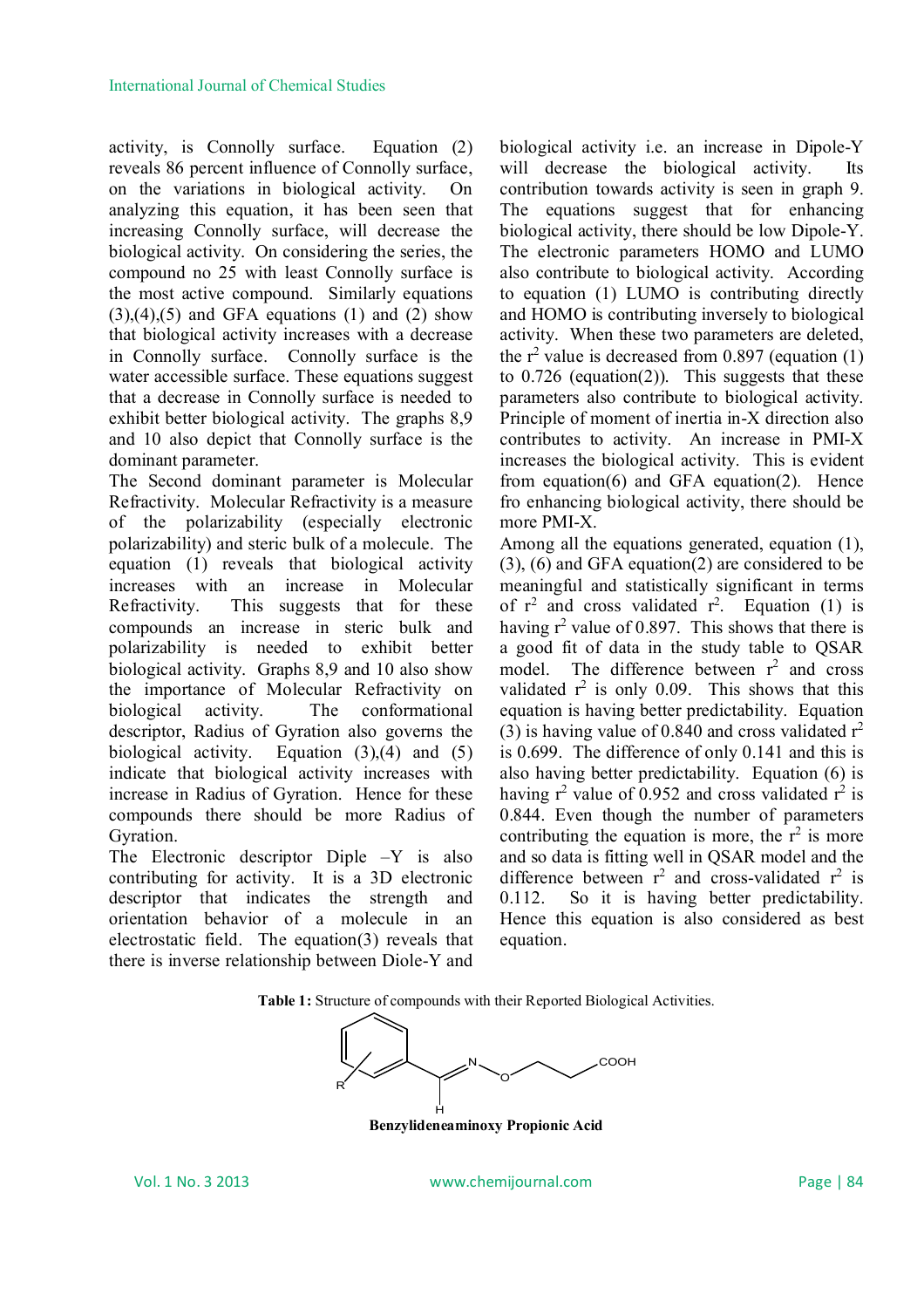# International Journal of Chemical Studies

| <b>Compound No</b>      | $\bf R$              | Inhibition activity on CPE (Does: 50<br>$mg/kg$ ) |  |  |  |
|-------------------------|----------------------|---------------------------------------------------|--|--|--|
| 1                       | p-CL                 | 29                                                |  |  |  |
| $\overline{2}$          | $m$ -CL              | 53                                                |  |  |  |
| $\overline{\mathbf{3}}$ | $o$ -CL              | 42                                                |  |  |  |
| $\overline{4}$          | $p-F$                | 20                                                |  |  |  |
| 5                       | $m-F$                | 39                                                |  |  |  |
| 6                       | $o-F$                | 13                                                |  |  |  |
| 7                       | $p$ -CH <sub>3</sub> | $\boldsymbol{0}$                                  |  |  |  |
| 8                       | m-CH3                | $\boldsymbol{0}$                                  |  |  |  |
| 9                       | $o$ -CH <sub>3</sub> | $\boldsymbol{0}$                                  |  |  |  |
| 10                      | p-CH3                | 15                                                |  |  |  |
| 11                      | m-CH3                | $\overline{20}$                                   |  |  |  |
| 12                      | o-CH3                | $\overline{15}$                                   |  |  |  |
| 13                      | p-OCH3               | 10                                                |  |  |  |
| 14                      | m-OCH3               | 10                                                |  |  |  |
| 15                      | o-OCH3               | 32                                                |  |  |  |
| 16                      | p-OC2H5              | 52                                                |  |  |  |
| 17                      | m-OC2H5              | 10                                                |  |  |  |
| 18                      | o-OC2H5              | $\boldsymbol{0}$                                  |  |  |  |
| 19                      | $p-O-n-C3H7$         | $\boldsymbol{0}$                                  |  |  |  |
| 20                      | m-O-n-C3H7           | 10                                                |  |  |  |
| 21                      | $o-O-n-C3H7$         | 20                                                |  |  |  |
| 22                      | $p-O-n-C3H7$         | 10                                                |  |  |  |
| 23                      | m-O-n-C4H9           | $\overline{15}$                                   |  |  |  |
| 24                      | o-O-n-C4H9           | 10                                                |  |  |  |
| 25                      | H                    | 65                                                |  |  |  |

# **Table 2:** Physicochemical Parameters

| Str.<br><b>Name</b> | Connolly<br>s | Dipole-mag  | $Dipole-X$   | Dipole-Y      | Dipole-z     | radofgyration | <b>MW</b> | Vm          |
|---------------------|---------------|-------------|--------------|---------------|--------------|---------------|-----------|-------------|
| 7a                  | 220.82        | 3.408050034 | 2.476496661  | 1.842002746   | 1.445266484  | 3.985027948   | 227.6469  | 190.5122324 |
| 7 <sub>b</sub>      | 219.241       | 3.318889782 | 2.562957215  | 1.571053827   | 1.406438613  | 3.980721413   | 227.6469  | 190.8970092 |
| 7c                  | 222.835       | 3.55615101  | 2.783964677  | 1.819550441   | 1.25896282   | 3.959363144   | 227.6469  | 190.5513775 |
| 7d                  | 214.607       | 2.573316327 | 1.238139926  | 1.723851081   | .455095836   | 3.964306565   | 211.1923  | 182.2636091 |
| 7e                  | 212.644       | 2.434780324 | 2.118346022  | 0.251212481   | 1.173736617  | 3.962239342   | 211.1923  | 181.7912463 |
| 7f                  | 216.497       | 3.62145203  | 3.32886463   | 0.952448643   | 1.061327782  | 3.954446415   | 211.1923  | 182.0039522 |
| 7i                  | 240.356       | .997936251  | -0.440596039 | 1.337658184   | 1.417143244  | 4.32935335    | 261.2001  | 208.7114663 |
| 7k                  | 241.614       | 1.800663412 | 1.289146863  | $-0.93002609$ | 0.845896307  | 4.273465459   | 261.2001  | 208.6745783 |
| 71                  | 240.572       | 5.002559088 | 4.619597044  | -1.519242788  | -1.173380558 | 3.975995039   | 261.2001  | 207.8539459 |
| 7 <sub>m</sub>      | 241.615       | 1.801160405 | 1.289878737  | $-0.9300245$  | 0.845840456  | 4.273376961   | 261.2001  | 208.6728071 |
| 7n                  | 239.041       | 3.086766807 | 0.287226955  | 3.069194215   | 0.160240029  | 4.35729676    | 223.228   | 202.6004804 |
| 7 <sub>o</sub>      | 231.789       | 4.670199473 | 4.107203406  | 1.451686414   | 1.68352305   | 4.151788211   | 223.228   | 202.060547  |
| 7 <sub>p</sub>      | 251.496       | 4.153427358 | 3.666732753  | 1.371791531   | 1.387161753  | 4.793713135   | 237.2548  | 219.240628  |
| 7 <sub>q</sub>      | 256.622       | 3.801049126 | 2.782594096  | 1.951009312   | 1.702559021  | 4.633455261   | 237.2548  | 219.7560255 |
| 7t                  | 270.282       | 3.645755637 | 1.36341516   | 3.352436245   | 0.440232311  | 4.744104688   | 251.2816  | 235.7768887 |
| 7u                  | 267.017       | 5.212961574 | 4.225806842  | 3.045603948   | 0.204503062  | 4.523140347   | 251.2816  | 235.0643403 |
| 7v                  | 293.95        | 2.741952568 | 1.761306828  | 2.095979055   | 0.151571578  | 5.520726587   | 265.3081  | 252.7391186 |
| 7w                  | 289.106       | 3.853863662 | 2.438528604  | 2.629520913   | 1.411192099  | 5.041701132   | 265.3081  | 253.0452681 |
| 7x                  | 287.667       | 4.83055884  | 4.28717564   | 1.099492934   | 1.935339511  | 4.713452325   | 265.3081  | 252.6209643 |
|                     | 204.743       | 3.767113844 | 2.89904591   | 1.941695667   | 1.420034319  | 3.948346968   | 193.2018  | 177.1387927 |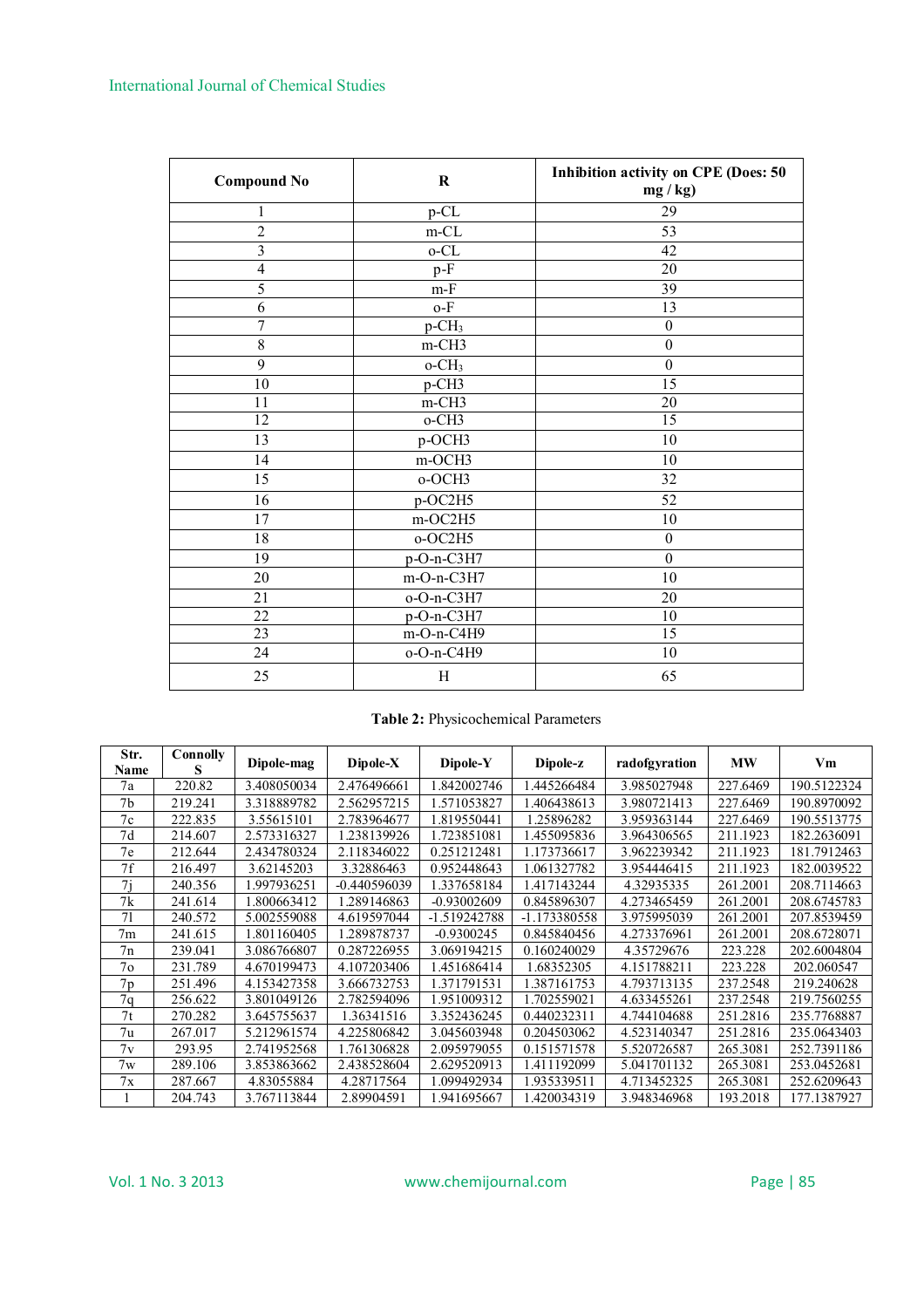|                |               |             |             |                 |                        |              |              | Cont        |
|----------------|---------------|-------------|-------------|-----------------|------------------------|--------------|--------------|-------------|
| Str.name.      | <b>MolRef</b> | <b>LUMO</b> | HF-PM3      | $HOMO -$<br>PM3 | <b>LUMO</b><br>$- PM3$ | <b>PMI-X</b> | PMI-Y        | PMI-Z       |
| 7a             | 56.54181671   | 1.475445032 | -59.04648   | -9.3858         | 0.79553                | 36.35652161  | 672.041687   | 695.4512939 |
| 7b             | 56.54182053   | 1.804298043 | -58.91011   | $-9.541$        | 0.74287                | 39.70353699  | 646.00485229 | 672.1455688 |
| 7c             | 56.54181671   | 1.742205977 | $-56.34824$ | $-9.54152$      | 0.72955                | 64.88047791  | 513.6884766  | 562.8560791 |
| 7d             | 51.95341492   | 2.019197464 | -95.90275   | $-9.67478$      | 0.82756                | 33.84542084  | 561.6477661  | 582.2662964 |
| 7e             | 51.95341873   | 1.926628947 | -95.59698   | $-9.81375$      | 0.82563                | 35.29405212  | 549.15448    | 570.5241699 |
| 7f             | 51.9534111    | 2.041718245 | -94.9499    | $-9.7848$       | 0.78308                | 46.54178619  | 484.5732117  | 515.3565674 |
| 7j             | 57.71071625   | 1.347784877 | $-210.0812$ | $-10.15572$     | 1.20022                | 53.19347     | 877.8845215  | 903.1422119 |
| 7k             | 57.71072006   | 1.615697026 | 210.25178   | $-10.06935$     | 1.03279                | 57.78614044  | 832.4448853  | 861.4543457 |
| 71             | 57.71071625   | 1.839810848 | 206.95021   | $-10.17119$     | 0.97039                | 105.2274628  | 568.7229614  | 648.2459106 |
| 7m             | 57.71072006   | 1.615686417 | 21025185    | $-10.06936$     | 1.03286                | 57.786129    | 832.409668   | 861.4193115 |
| 7n             | 58.2002182    | 2.330083847 | $-89.65408$ | $-9.21666$      | 0.44625                | 46.85160065  | 616.7105103  | 659.078064  |
| 7 <sub>o</sub> | 58.2002182    | 2.35093379  | $-88.37246$ | $-9.25553$      | 0.45991                | 65.39523315  | 525.6196899  | 573.5827026 |
| 7p             | 62.9482193    | 2.343131542 | -95.46928   | $-9.10065$      | 0.49392                | 49.28946686  | 776.0006714  | 811.1019897 |
| 7q             | 62.94822693   | 2.179725647 | $-94.13179$ | $-9.25203$      | 0.58524                | 59.06924438  | 720.2377319  | 770.6799927 |
| 7t             | 67.42741211   | 2.285667181 | 101.53782   | $-9.24614$      | $-0.5232$              | 91.7580719   | 769.6716919  | 824.4538574 |
| 7u             | 67.42741211   | 2.271555424 | -98.82732   | $-9.26148$      | 0.55044                | 129.088331   | 641.4093018  | 759.4867554 |
| 7v             | 72.07341003   | 2.432414532 | 105.74818   | $-9.01522$      | 0.39857                | 66.72148132  | 1112.348145  | 1175.899292 |
| 7w             | 72.07342529   | 2.19213748  | 104.79828   | $-9.24465$      | 0.57863                | 108.2975464  | 932.7524414  | 1020.219116 |
| 7x             | 72.07342529   | 2.472215414 | 101.97992   | $-9.24158$      | 0.42529                | 184.2593689  | 703.0252686  | 864.3091431 |
| 1              | 51.73701477   | 2.212932825 | $-52.48202$ | $-9.609$        | 0.57315                | 30.33759499  | 448.4690247  | 465.7963562 |

# **4. Summary and Conclusion**

In the present study an attempt has been made to correlate the biological activity of antiinflammatory drugs with different thermodynamic, electronic, spatial, conformational and shape parameters.) Forty five series of 5-Lipo Oxygenase inhibitors were selected from the literature and one series was selected for analysis. Connolly Surface is the measure of water accessible area. It measures steric complementarity. The compound no.25, which is having H as substitutent, is having least Connolly Surface and it is the most active

compound. Molecular refractivity is a measure of size and polariability. From equation 1 it can be seen that Connolly Surface, Radius of Gyration and Molecular refractivity are contributing more to biological activity.  $(r^2 \text{ value} = 0.726)$ . This shows that this equation is fitting well into the QSAR model. The value of cross validated  $r^2$  is 0.562. The difference between  $r^2$  and cross validated  $r^2$  is only 0.164. This shows that this equation is having better predicatability. When the parameter DIFFV is included in equation 4 the  $r^2$  is increased only by 0.106. This shows that this parameter is least significant and only